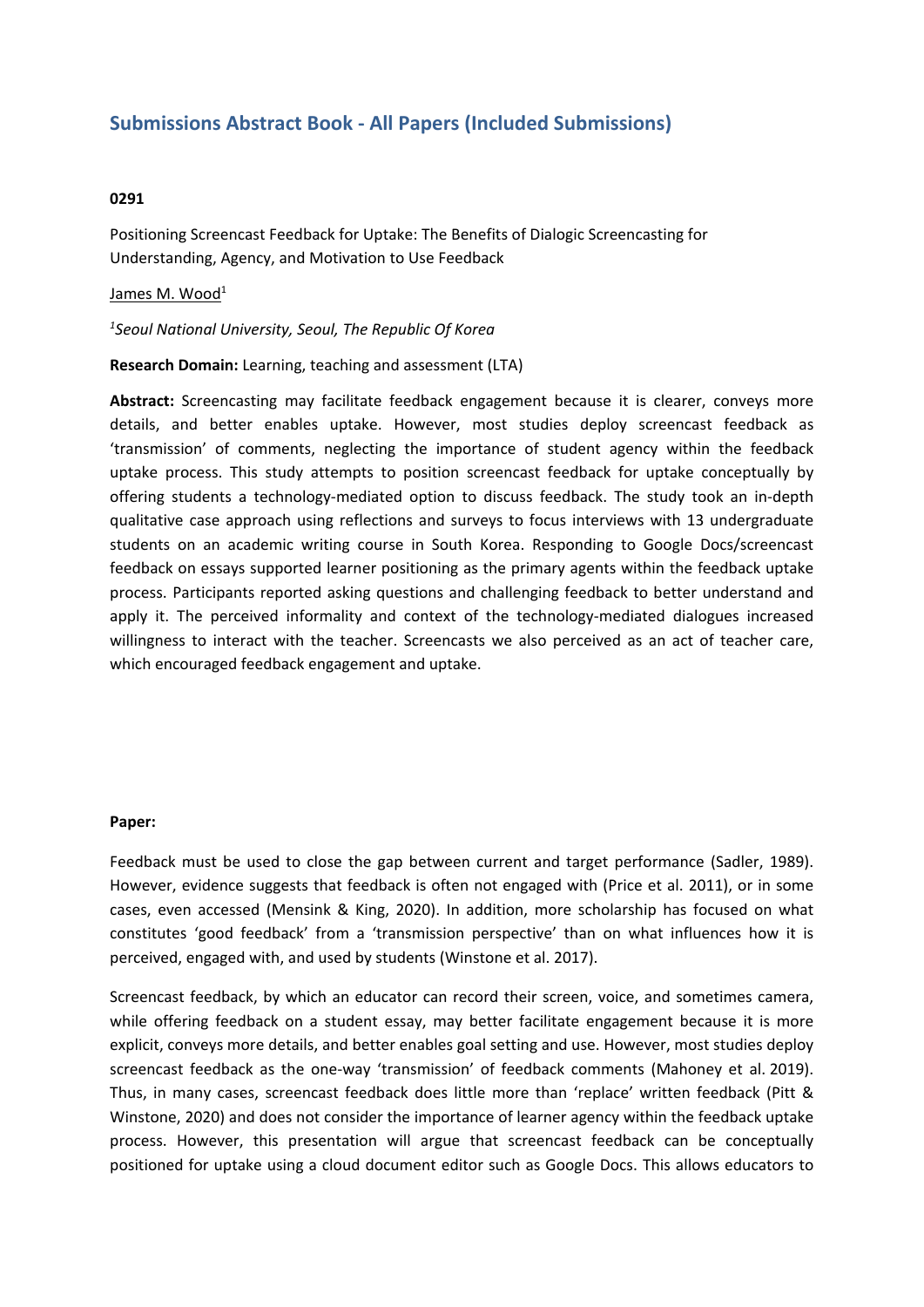provide brief textual comments as they record and talk through feedback. At the same time, receivers can elicit additional information needed to understand and act on feedback, in cases where the 'transmission' of feedback information is not entirely successful. Further dialogue provides coregulation (Wood, 2021a/b) as learners navigate feedback uptake processes, positions learners as the primary agents in the feedback uptake process, and can help realise <sup>a</sup> workload sustainable form of 'dialogic feedback' (Nicol, 2010).

This present study took an in-depth qualitative case study approach using reflections and surveys (N=28) to progressively focus interviews with 13 undergraduate students on an advanced academic writing course at <sup>a</sup> prestigious South Korean institution to illustrate, exemplify, and refine understanding of the conceptual contribution. All participants received <sup>a</sup> combination of screencast and Google Doc feedback on research essays. First, they were encouraged to initiate <sup>a</sup> 'feedback request' for teacher feedback using Google Doc comments on their draft. They then had the opportunity to ask additional questions through technology-mediated dialogues via Google Docs over a week.

Throughout the data, participants indicated <sup>a</sup> high degree of satisfaction with the screencast feedback. They reported that feedback was richer, clearer, and provided more context, better enabling goal setting, and use. The combination of Google Docs and screencasts enabled participants to elicit additional information, question and challenge feedback, supporting their positioning as the primary agents in the feedback uptake process. Google Docs provided <sup>a</sup> channel for dialogic feedback perceived as placing <sup>a</sup> low imposition on the feedback provider and convenient for feedback receivers. These factors reportedly increased participants' willingness to engage in feedback uptakeoriented dialogues with the feedback provider.

The findings show that although screencast feedback can improve understanding of current and target achievement and help learners to notice the gaps and use feedback, this one-way 'transmission' process can also fail. Where it fails, technology-mediated dialogues can enable learners to pursue understandings needed to act on feedback dialogically, supporting agentic orientation towards the feedback uptake process. Increased willingness to interact through technology streamlines the dialogic feedback communication process and provides <sup>a</sup> scalable and potentially workload sustainable method of supporting feedback uptake and learning through dialogic feedback. There is also evidence that screencast feedback increased trust in the educator by providing evidence that work was read thoroughly and 'respected'. It was also perceived as an act of educator 'care', and prompted learners to view feedback as part of an 'educational alliance' (Telio, Ajjawi, & Regehr, 2015) between themselves and the educator. This perception motivated participants to reciprocate by effortfully engaging with and attempting to use the feedback to improve their work. These findings illustrate how the one-way 'transmission' and 'replication' of screencast feedback noted in the literature can be solved.

As feedback satisfaction and uptake are ongoing global issues in higher education, the findings may have important implications for feedback practice during and after COVID-19. The findings also contribute to understanding digital teacher feedback literacy, an aspect of educator competence noted as critical in the assessment and feedback literature (Boud & Dawson, 2021), but remains underexplored. They also provide an exemplar and guidance for educators and help to evidence and refine the technology-mediated model of feedback uptake and literacy (Wood, 2021a), contributing